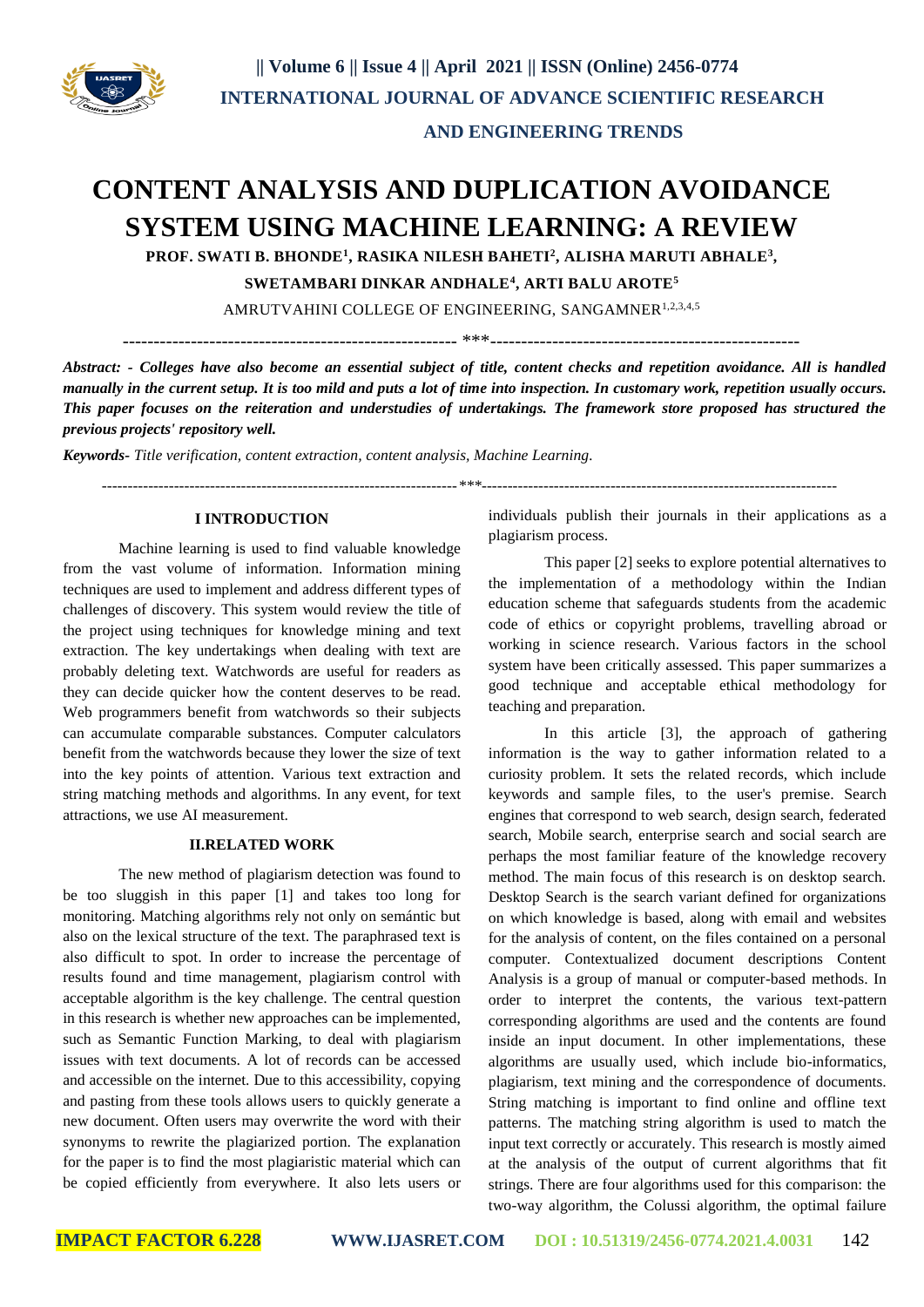

# **|| Volume 6 || Issue 4 || April 2021 || ISSN (Online) 2456-0774 INTERNATIONAL JOURNAL OF ADVANCE SCIENTIFIC RESEARCH AND ENGINEERING TRENDS**

algorithm and the overall shifting algorithm. It is seen from this analysis that the matching string algorithm of Colussi gives the best outcome.

The identification of the plagiarized data is most important in this paper [4] for the computing structures of research organizations, businesses, and education institutions to undertake such a job. The consistency of document-todocument base is calculated by existing tools to spot plagiarized documents. We introduced a method for text mining, the use of keywords and semanticized sentence processing to analyze a message. The principal objective is to interpret sentences and keywords and to search for parts of the text that other writers write. This is called a semantical study focused on keyword statements, where paragraphs are distinctive in their style. This strategy works by using keywords and semanticizing sentences, so no language requirements are essential. In this region, we think this function is improving. Compared to current ones, it would yield tremendous results.

Text Mining is an emerging field of study in this paper [5] in which the required user information must be provided from a wide variety of information. In the search box of text details T, the user needs to find a text P. The knowledge has to align whether the quest only succeeds. Many algorithms for this search matched strings. This essay addresses three distinct pattern search algorithms, of which only one pattern occurrence is studied. The Python-based algorithms of Knuth Morris Pattt, Naive and Boyer Moore were compared to each text length and pattern length for their execution time. This article also gives you a brief sense of time complexity, features of other contributors. The paper ends with the correct algorithm for duration and length of text.

The present paper [6] will present an assessment of 5 string search algorithms: Boyer-Moore, Knuth-Morris-Pratt, Karp-Rabin and Horspool. It is clarified how they work, when they work and when they are ideally suited to a specific problem. Any time we use our machines, string search algorithms are used. They help us to find our scripts, look for search aggregator strings and correct our mistaken terms. They are an important class of string algorithms that aim to find a place in the greater string or text where one or more string (the so-called pattern) occurs.

The Aho-Corasick algorithm was explored in this paper [7] and is ideally suited for multiple pattern matching and can be used in many application fields. The algorithm's complexity is linear in length plus the search time and the sum of matches to the output. In large numbers of keywords, it is appealing, since all keywords can be matched in one pass at the same time. Aho-Corasick offers solutions to many real world challenges such as intrusion prevention, plagiarism, bioinformatics, forensic information technology, mining text and many more. Aho-Corasick is among the most efficient text mining algorithms.

In this paper [8], a powerful algorithm (called ACM) matching strings with compact memory and high worse performance was proposed. The suggested ACM decreases the memory need without taking in complex processes with a mystical heuristic number based on the Chinese Remainder Theorem. The latency is also significantly decreased for offchip memory references. In hardware and applications, the proposed ACM is quickly implemented. ACM then makes fast and cost-effective IDSs.

This paper [9] is well-known and significant for identifying the nucleotide or amino acid sequence in a protein sequence database for trends in the pattern discovery process in today's world. While in computer science the model matching is widely used, its implementations cover a wide variety, including knowledge selection in editors. We suggest in this paper a new model matching algorithm with an increased performance compared to the well-known literature algorithms up to now. After the analysis of famous algorithms like Boyer Moore, Horspool and Raito, our proposed algorithm created. When we talk of the overall success of the proposed algorithm, the shift given by the bad search character in Horspool was improved and a fixed order of comparison was established. The algorithm suggested is contrasted with other algorithms wellknown.

#### **III.PROPOSED SYSTEM ARCHITECTURE**

Many graduate students from India are unaware of academic writing, plagiarism, ethical issues and research methodologies. Due to lack of appropriate or experienced teaching instructors in most of the institutions the standards of education and ethics in the education system are under serious threat. Such education system allows many students to practice unethical ways of pursuing an academic degree. Earlier awareness of research methodology and ethical issues were considered necessary only for research scholars doing PhD and was recently extended for post-graduation students as well. Government of India announced plagiarism as an academic fraud and unethical due to which the student or research scholar may attract punishment.

In proposed system, to store all previous implemented project data with synopsis in the system. The student registers details first. The details are name, email, password, roll no, branch and year. To verify the title student has to give the project name, keywords and abstract as an input. Then based on content analysis and plagiarism system will process a result.

This saves time in the long term because there is no need to re-organize, re-format, or try to remember details about projects. It also increases research efficiency since both the data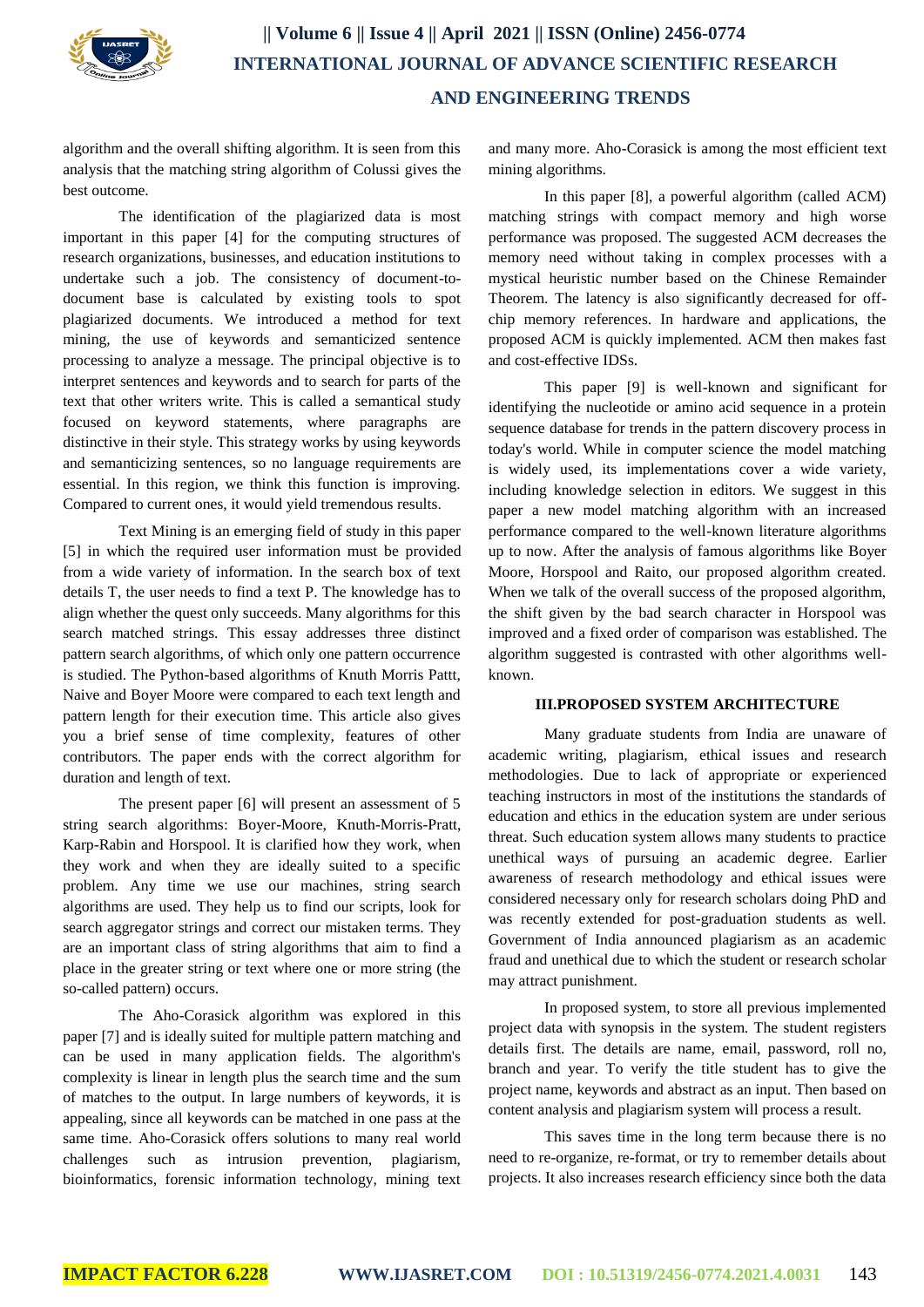

# **|| Volume 6 || Issue 4 || April 2021 || ISSN (Online) 2456-0774 INTERNATIONAL JOURNAL OF ADVANCE SCIENTIFIC RESEARCH AND ENGINEERING TRENDS**

collector and other researchers will be able to understand and use well-annotated data in the future.

Advantages:

2.Based on content analysis and plagiarism tool system will process a result

3.System will be reservoir of old projects as well.

1.Title of the project and abstract will be the main inputs to the system



Fig 1. Proposed System Architecture

## **Algorithm:**

Latent Dirichlet Allocation (LDA) Algorithm:

First and foremost, LDA provides a generative model that describes how the documents in a dataset were created. In this context, a dataset is a collection of D documents. Document is a collection of words. So our generative model describes how each document obtains its words. Initially, let's assume we know K topic distributions for our dataset, meaning K multinomial containing V elements each, where V is the number of terms in our corpus. Let βi represent the multinomial for the ith topic, where the size of  $\beta i$  is V:  $|\beta i|=V$ . Given these distributions, the LDA generative process is as follows:

1. for each document:

(a) Randomly choose a distribution over topics (a multinomial of length K)

(b) For each word in the document:

(i) Probabilistically draw one of the K topics from the distribution over topics obtained in (a), say topic βj

(ii) Probabilistically draw one of the V words from  $\beta$ j

## **IV CONCLUSION**

Projects would be held in place within the same storage space since the plan was set up ahead of time, allowing for it to reproduce.

Steps: